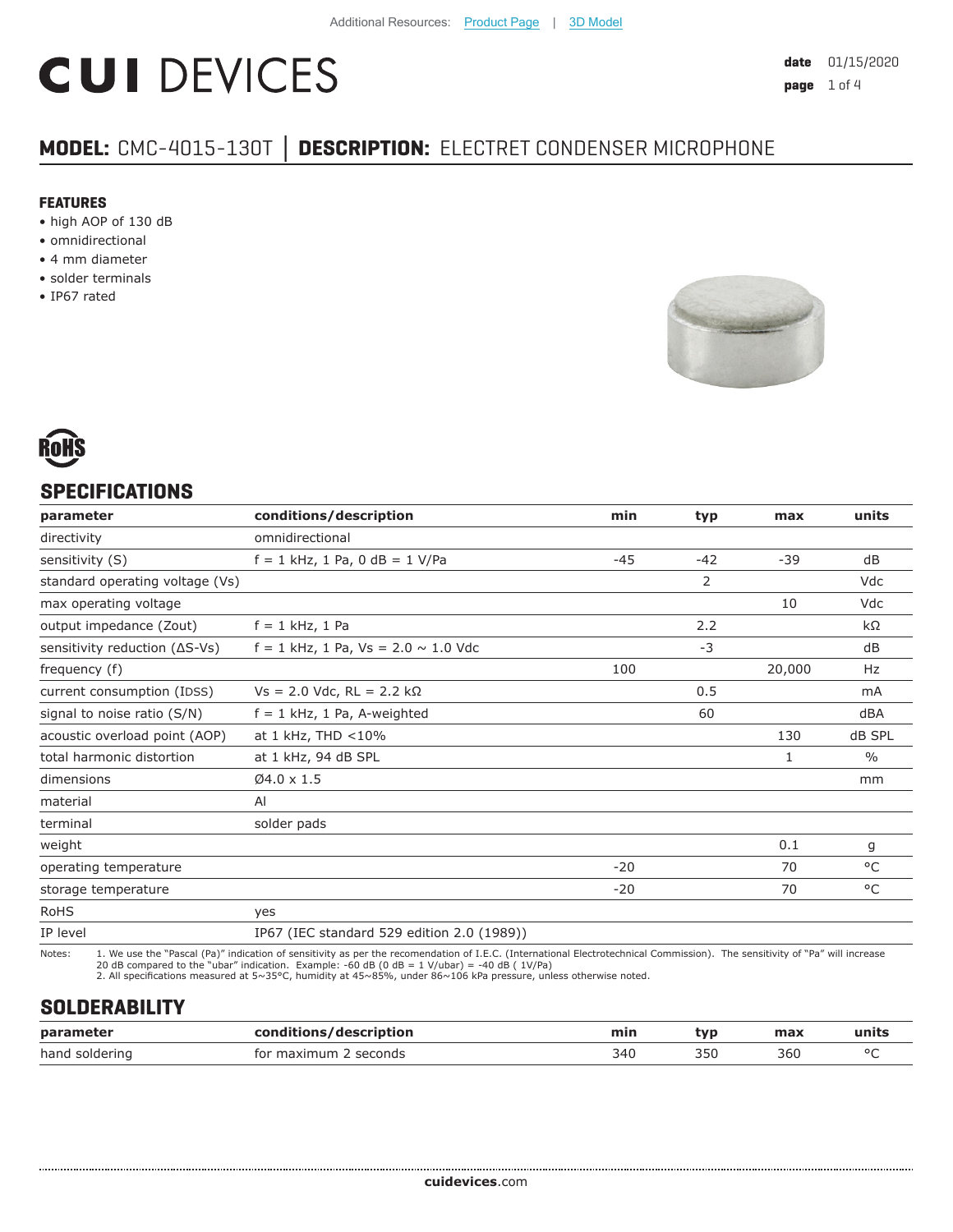#### **MECHANICAL DRAWING**

units: mm tolerance: ±0.25 mm



#### **FREQUENCY RESPONSE CURVE**



#### **MEASUREMENT CIRCUIT**

......................

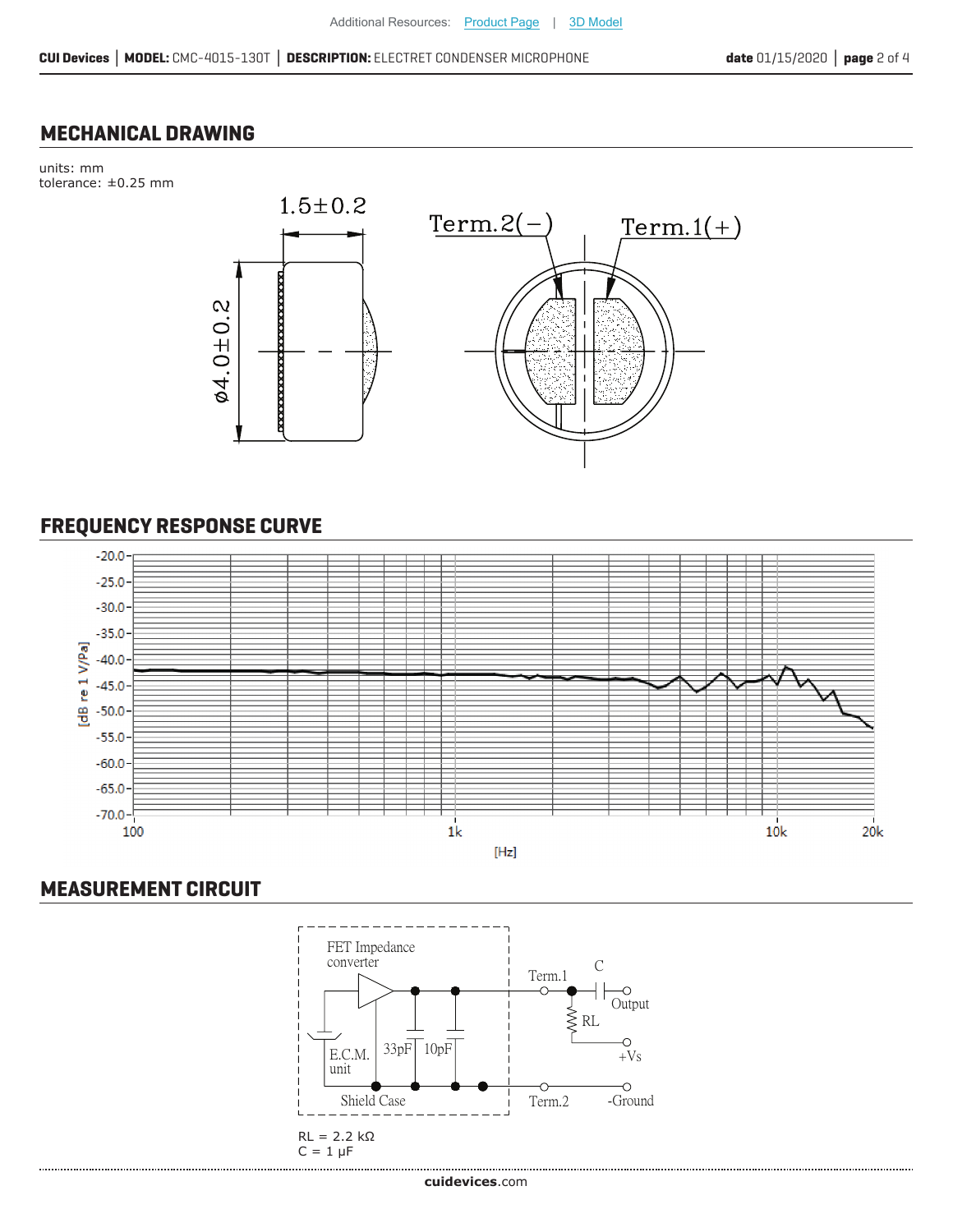#### **PACKAGING**

units: mm

Inner Box Size: 62 x 62 x 3 mm Middle Box Size: 125 x 65 x 28 mm Carton Size: 210 x 210 x 280 mm Inner Box QTY: 100 pcs Middle Box QTY: 1,000 pcs Carton QTY: 10,000 pcs per carton